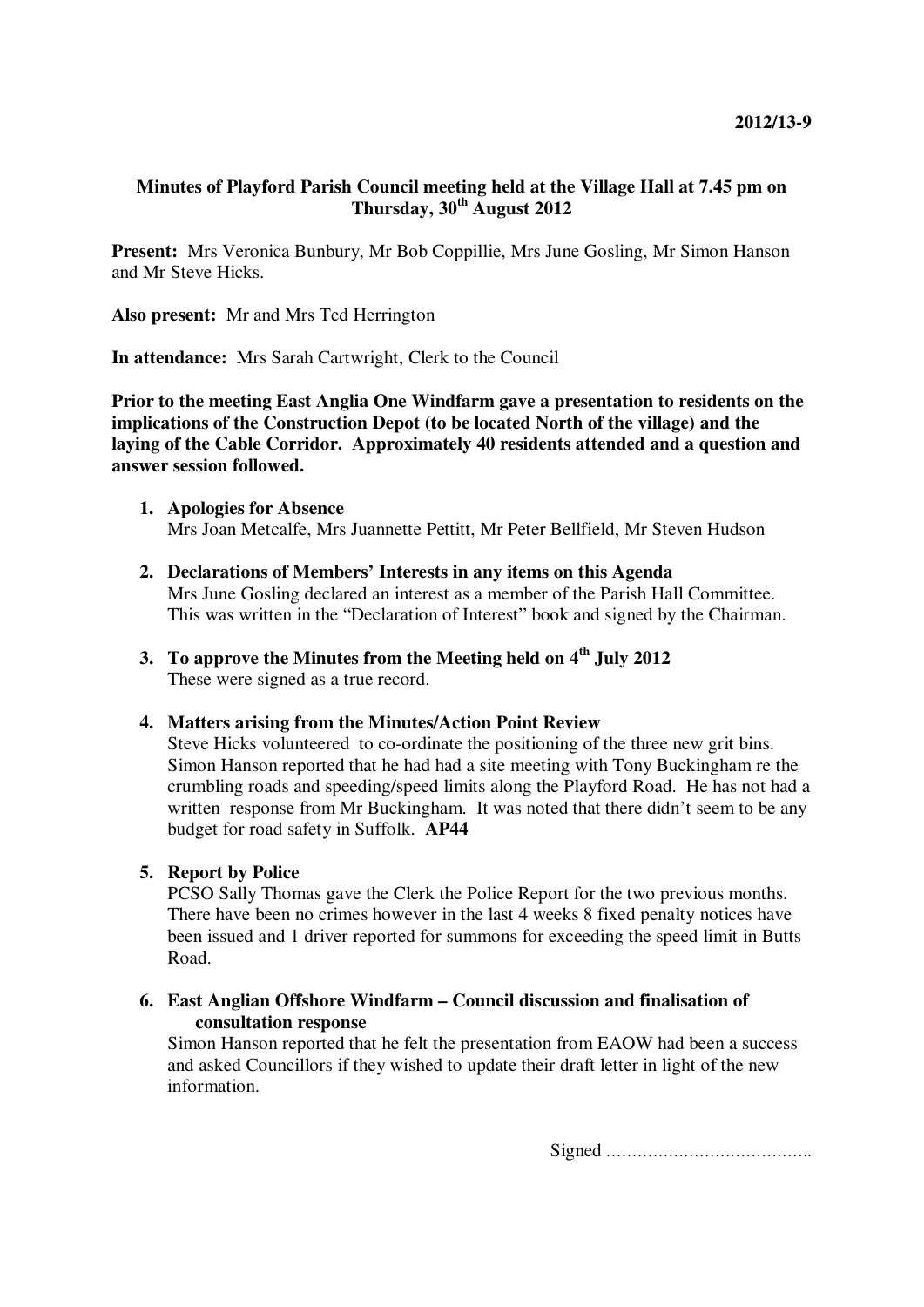Councillors mirrored residents concern about the impact traffic to and from the construction depot would have on the roads. Also raised was concern over night time movement and night lighting of the depot. It was RESOLVED that Simon Hanson would update our response and circulate it to Councillors for comment. This response will need to be sent to EAOW by 3<sup>rd</sup> September. It will also go out to residents via googlemail and be put on the website.

# **7. Budget Sub-Committee**

The question over whether to form a sub committee to manage the budget was debated. After some discussion Councillors RESOLVED that this was not necessary. Councillors had been updated with the research Mrs Joan Metcalfe has done to date on Parish Council finances and the Chairman thanked her for her hard work. **AP45**  Joan Metcalfe to liaise with the Clerk on draft budget for November meeting.

#### **8. Website – Update on activity and recommendations from Steve Hicks:**

The Council discussed the fact that Playford website needs updating. Phil Holmes is the conduit for posting items on the web site at present. It is not his remit to obtain content or to chase people for content. His only role is to provide the space on his server and to post any items he is given. Councillors however have decided that in order to get the look a "web master" will be required to take over this task and move the website back to ONE Suffolk (where it was previously). **AP46** Mr Steve Hicks said he would be happy to do the job of maintaining the website. In the first instance he has agreed to design a basic page on ONE Suffolk with a link to the existing website. For the November meeting he will do a mock up of the new website. Other organisations will need to be involved as it is a village website not just a parish council website. Steve said it might be worth having a Facebook page however dismissed Twitter.

### **9. Village Review – Update**

Mrs Gillian Benjamin from Suffolk ACRE has emailed the Report findings from the Village Review evening. The Clerk handed out copies of this Report to Councillors. It was RESOLVED to share this information with the village and send out on googlemail **AP47** The Parish Council will be reviewing it in November.

#### **10. Highways**

The Chairman reported that the village hedges were overgrown and not being maintained, noting that money was spent in the spring 2012 to ensure that Community Payback Team could maintain them effectively. However, although tThe Community Payback Team had visited recently lack of equipment meant that standards were slipping. It was RESOLVED to explore other options albeit paid employment for maintenance of the grass and hedges **AP48 .** It was RESOLVED to get additional quotes for cutting the Playingfield since SCC are not cutting the whole playing field **AP49** Simon Hanson to meet with Peter Brooks of SCC.

Signed ………………………………….